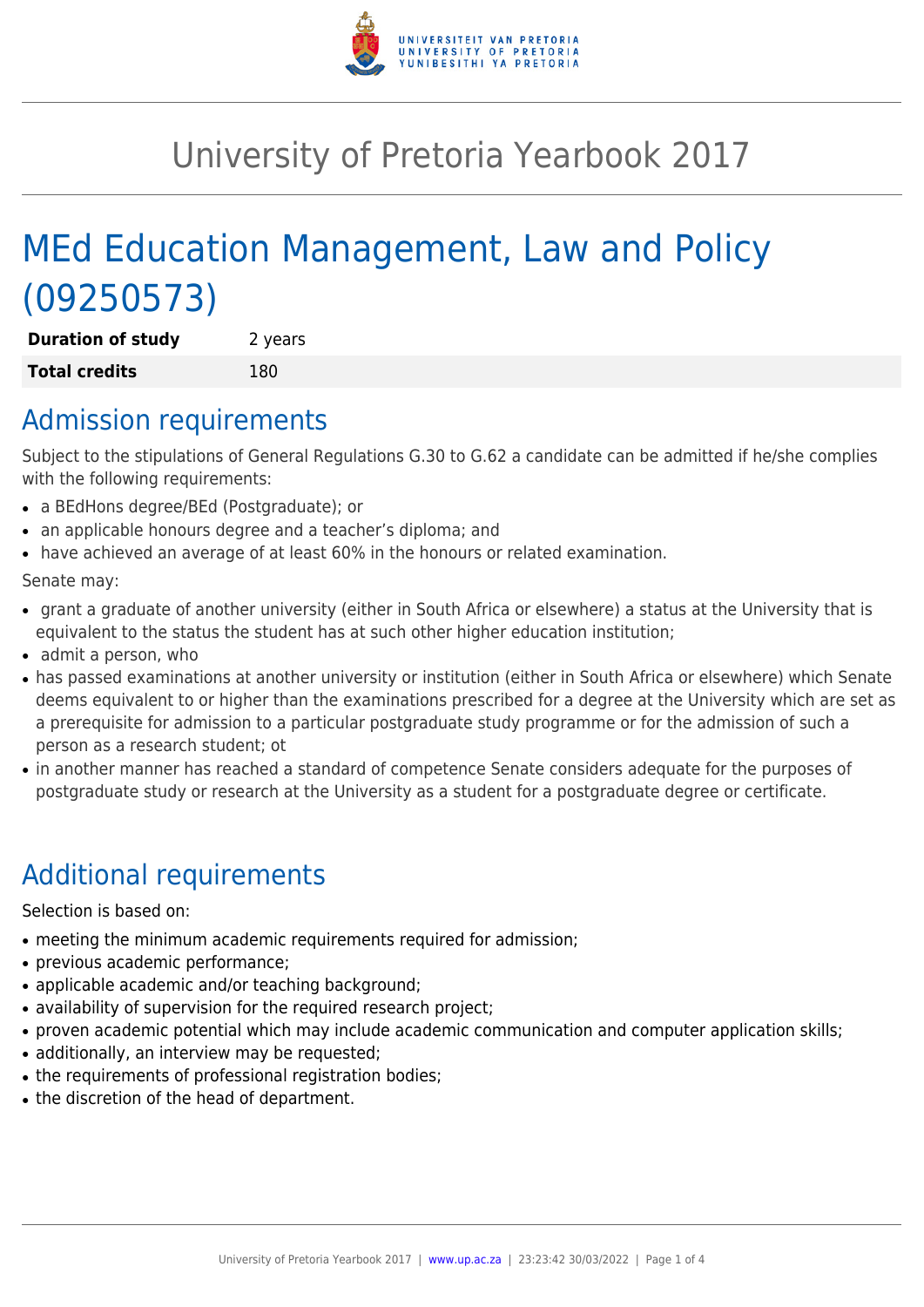

# Other programme-specific information

- Renewal of registration after the two-year period is permitted only under special circumstances in which case the head of department may give approval for a limited fixed extension of this period in terms of the set procedures.
- Students will be granted two opportunities to pass NMQ 800. Unsuccessful candidates will not be allowed to continue with the programme.
- This requirement applies to both the full research as well as the coursework master's degrees.

# Research information

All master's students must submit a dissertation or a mini-dissertation and must pass Research Proposal (NMQ 800). For the MEd research degree programmes, a dissertation on a topic approved by the Dean on the recommendation of the Head of department must be submitted, following the approval of a complete research proposal. A literature study is not acceptable.

- One publishable article based on the research that the student conducted for the dissertation or the minidissertation and approved by the supervisor, must be submitted. The article must be submitted at the offices of Student Administration before 15 February for the Autumn graduation ceremonies and before 15 July for the Spring graduation ceremonies.
- In addition to the copies referred to above, each successful student must submit a bound paper copy as well as two electronic copies of the approved mini-dissertation/dissertation to the Head: Student Administration in the format specified by the faculty and in accordance with the minimum standards set by the Department of Library Services
- (see http://upetd.up.ac.za/authors/ publish/ standards.htm#specs), before 15 February for the Autumn graduation ceremonies and before 15 July for the Spring graduation ceremonies. Failure to meet these deadlines will result in the degree being awarded during a subsequent series of graduation ceremonies.
- All students have to submit a research proposal during the first year of registration and defend it successfully before a panel of examiners appointed by the Dean, in collaboration with the Head of department, Supervisor and Research Coordinator, before they can start with the research.
- Students have to apply for ethical clearance to the Head of department and Ethics Committee and only commence with field work once the application for ethical clearance has been approved by the Ethics Committee.
- Students have to present a progress report on the research to the Supervisor annually. Continued reregistration depends on satisfactory annual progress.
- All students have to attend the research capacity building sessions on quantitative and qualitative research at master's level.

# Pass with distinction

The MEd degree is conferred with distinction on a student who obtains at least 75% in the dissertation.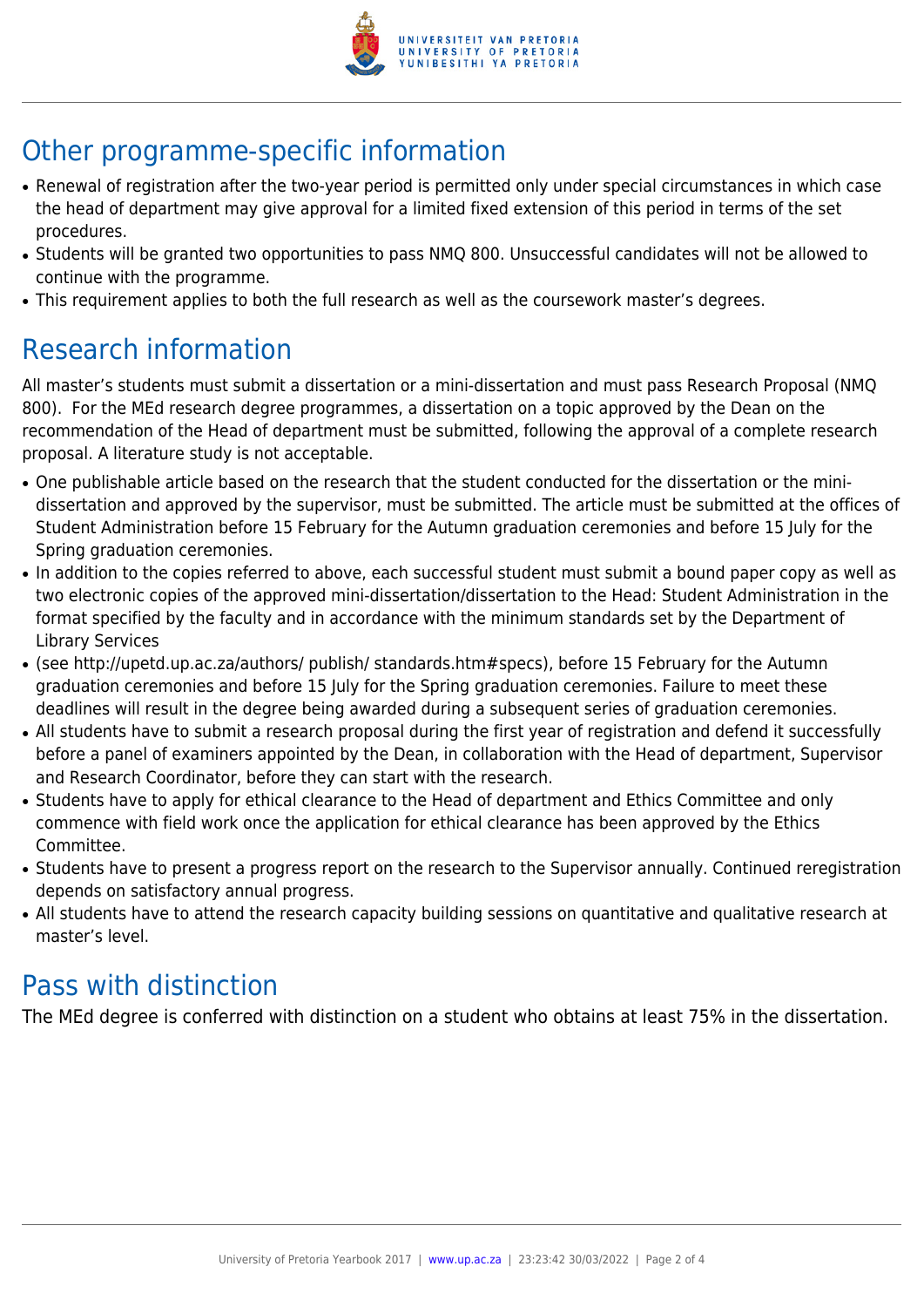

# Curriculum: Year 1

### **Minimum credits: 180**

NMQ 801 (Research proposal) and OWB 890 (Dissertation) should be selected in the 1st year. When NMQ 801 (Research proposal) has been passed in the 1st year, only Dissertation should be selected again in the final year. Students will be granted two opportunities to pass NMQ 801 (Research proposal).

### **Fundamental modules**

### **Research proposal 800 (NMQ 801)**

| <b>Module credits</b>         | 0.00                                       |
|-------------------------------|--------------------------------------------|
| Language of tuition           | Afrikaans and English is used in one class |
| <b>Academic organisation</b>  | <b>Education Dean's Office</b>             |
| <b>Period of presentation</b> | Year                                       |

#### **Module content**

Development of a research proposal. Research methodology. Overview and principles of quantitative and qualitative research methodology. Data collection methods, data analysis methods, paradigm analysis and theoretical frameworks for educational studies. Global theoretical perspectives in education.

### **Core modules**

#### **Dissertation: Education management 890 (OWB 890)**

| <b>Module credits</b>         | 180.00                                     |
|-------------------------------|--------------------------------------------|
| <b>Prerequisites</b>          | No prerequisites.                          |
| Language of tuition           | Separate classes for Afrikaans and English |
| <b>Academic organisation</b>  | Education Management + Policy              |
| <b>Period of presentation</b> | Year                                       |